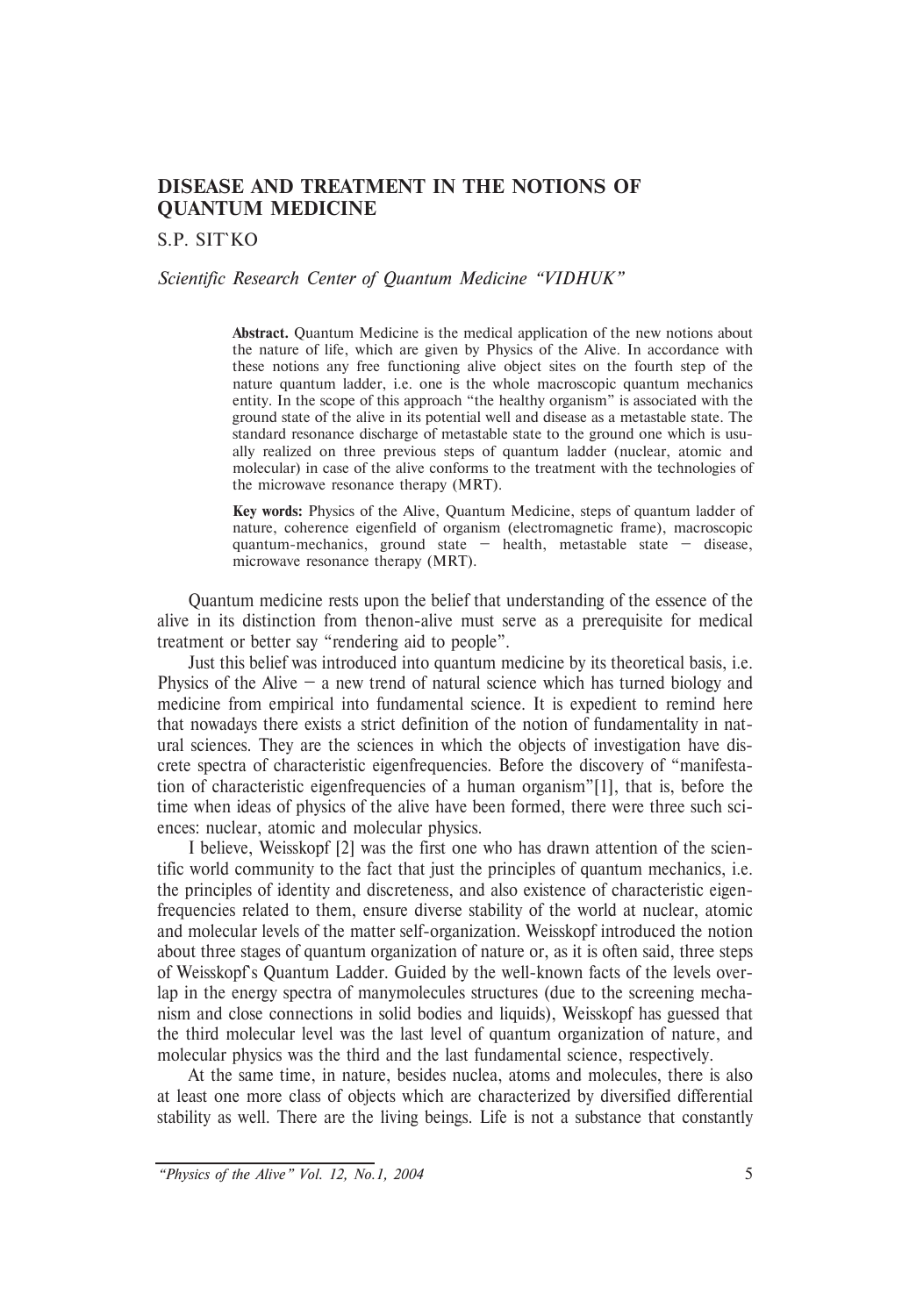varies its form and structure as"the ocean of life" in the well-known film "Solaris". The earth, water, air are inhabited by quite discrete representatives of flora and fauna. There are their species, genera, particular individuals. Their similarities and differences are stable in time: at any continent we distinguish cats, dogs, sparrows.

We, I mean the humans, are also much alike to each other, but each of us has individual features of appearance which remain unchanged so that we recognize ourselves (in a mirror) and our acquaintances when we see them. Thus, there arises a temptation to explain diverse differential stability of the living by the same principles of quantum mechanics, i.e. the principles of identity and discreteness and, accordingly, to consider the living systems as the whole quantum-mechanical entities\*.

Microscopic dimensions do not serve as the necessary condition for quantum mechanics application. The presence of macroscopic quantum effects testifies to this fact: superfluidity, superconductivity, Josephson effect. Actually the necessary condition for quantum mechanics application is existence of the entire self-consistent potential in the system. The self-consistent potentials of the same type determine the existence of the objects which form the respective steps of quantum ladders.

In other words, the **necessary condition** for formation of the whole macroscopic quantum-mechanical entity is occurrence of the efficient long-range acting forces within a restricted energetic (frequency) range that would have created the coherent multimode fields of laser type in each entity.

**The sufficient condition** for existence of macroscopic quantum-mechanical entity at its own step of Weisskopf`s quantum ladder is the availability of the mechanism of self-support of such types of fields, and of characteristic spectral composition defined by active centers, but certainly on condition of positive energy of their joining.

Such conditions are realized in the living systems.

Really so, as shown by Fröhlich [3], the frequencies of eigen-oscillations of cytoplasmic membranes of all living systems must lie within  $(10^{10} - 10^{11})$  Hz range. It means that this is the range where we can observe the effects of resonance amplification of selective modes related with the reaction to changes of spatial genome structures in the process of DNA replication, RNA transcription, proteins translation. In this context, of great importance is the existence of the so-called proton transport described by Mitchell [4], which consumes a considerable portion of metabolism energy of cells and which constantly maintains the great tension of electric field on cytoplasmic membranes (approximately  $10^5$  W/cm). Just this fact may (potentially) turn the cells (their membranes, to be more exact) into the active centers of formation and maintaining of coherent eigenfield of a boby in millimeter range of electromagnetic waves.

However, with due regard for the fact that water prevails in chemical composition of human organism and this water intensively absorbs the mm-range electromagnetic radiation, so the necessary condition of occurrence of coherent modes generation is not sufficient as yet, though the favorable conditions exist ( $hv<). In$ this case the relation of probability of induced transitions to spontaneous ones is much higher than unity  $(P_{ind}/P_{spon} \sim KT/hv \gg 1)$  [7].

We must do justice to Weisskopf: drawing schematically his quantum ladder, he has also drawn the fourth step with discrete energy levels – the level of life – as early as in 1972. With no comments, just as a foresight of a genius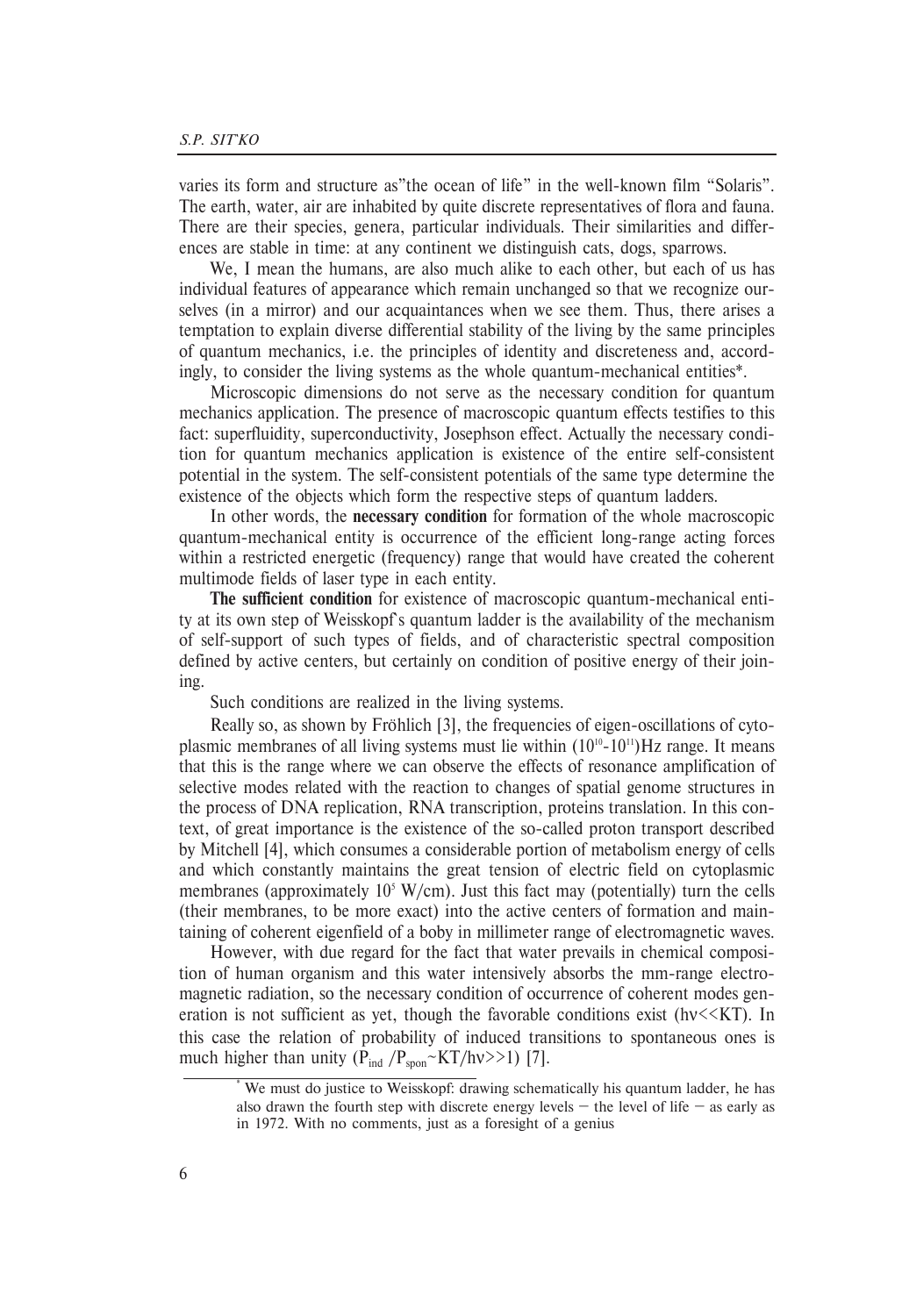That is why the answer to the question whether the real situation in living organisms lies beyond the threshold of non-equilibrium phase transition to coherent state, should be obtained by way of observation and research.

Such observations exist.

Several thousand years B.C., the Chinese men of wisdom, who have laid the foundation of what we call now the Ancient Chinese Medicine or acupuncture, were guided by the ideas that the internal organs of a man are intersected by the lines, the so-called meridians (channels), whose external tracks are situated at the surface of a body. There are 26 channels, twelve paired and two unpaired. The majority of biologically active points (BAP) or acupuncture points are situated just over them. These points are used for sticking the needles into them according to the needling technologies {by way of example 5}.

Sceptical attitude of the official West medicine towards the Ancient Chinese medicine in spite of undeniable achievements of the latter is related to the ideas concerned with the existence of a meridian network. The problem resides in the fact that channels are not observed at anatomic-morphological level, and the West medicine based on the so-called chemical paradigm adheres to the visualization principle claiming that there actually exists and can be an object of scientific research in an organism only something that can he seen directly by an eye or with the help of a microscope. The origin of so primitive, at the first sight, ideas can be understood if we consider the history of development of the West science in general, and medicine and biology, in particular. The modern West medicine had been forming in the middle ages staying under the pressure of religious dogmatism the canons of which in the struggle against heretics were defended by the Inquisition. The meticulous medical men were in a constant danger to be enlisted among the heretics. The most brave of them displayed their protest by spontaneous formation of primitive materialistic world outlook. In the struggle against official religious scholasticism they shifted to positions of the extreme atheism, denying the very existence of God with the argument that "nobody saw him".

In my opinion, just this argument underlies the principle of visualization which has been considered the criterion of science in medicine and biology for many centuries.

During the same centuries, the fundamental science studying the non-living nature expanded essentially our idea about it, in particular, due to the field concepts. And nowadays, even at domestic level nobody is surprised at the possibility to tune the radio or TV sets to a great number of stations or the possibility to chat by mobile telephone, though it is impossible in all these cases to "view" by an eye the information carriers.

As to the scientific notions, the mankind enters the third millennium with strong realization of the idea that in the picture of the world a field and a substance are represented at the fundamental level as equal in rights.

It is worth noting that for several centuries, i.e. long before formation of quantum electrodynamics and physical vacuum concept, physics, being non-oppressed by ideological burden in contrast to medicine and biology, has been guided by the global principles which reflect the material unity of the world due to the existence of the effective long-range action and which underlie the laws of the modern physics. I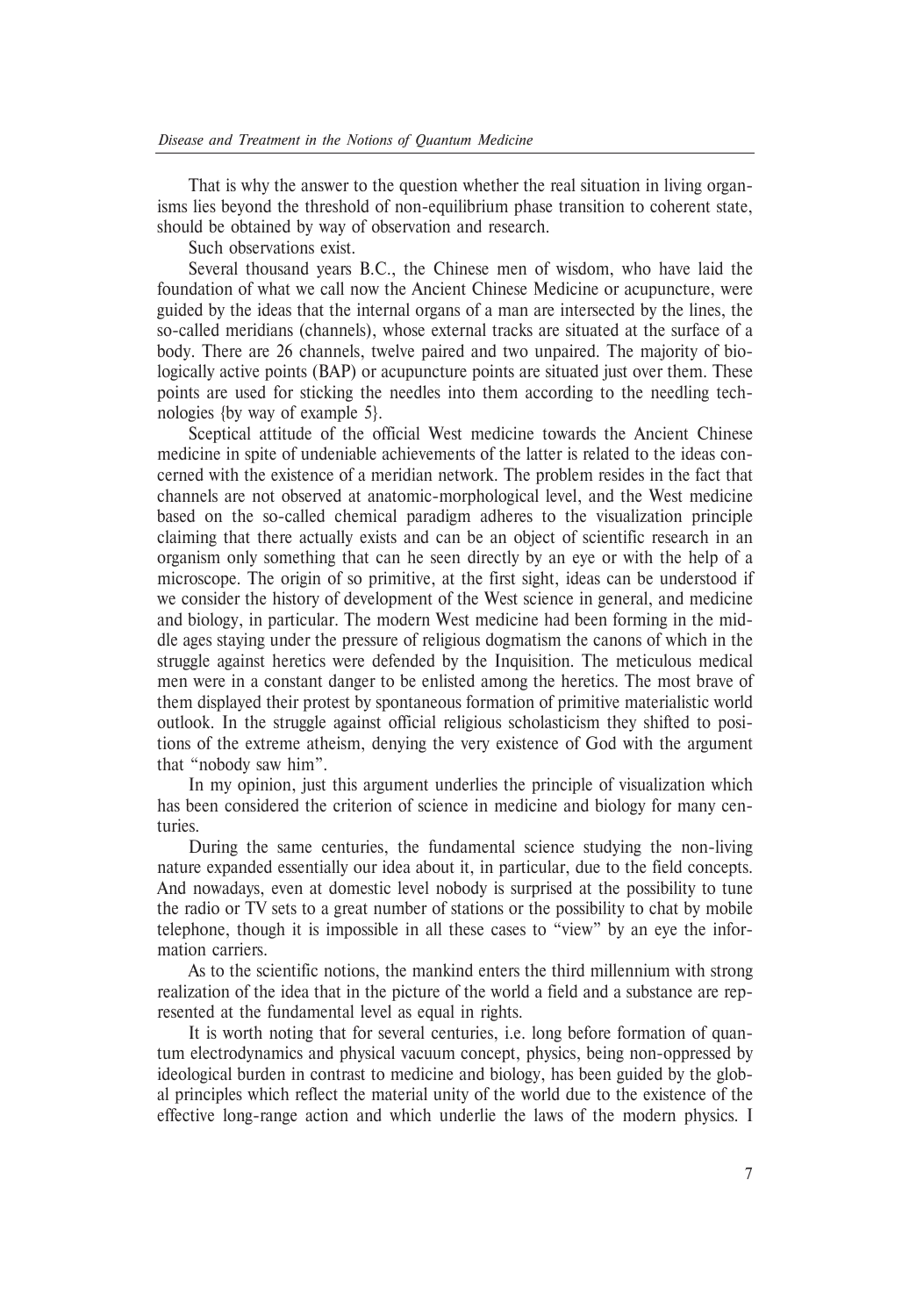mean the principle of the least action (Maupertuis), the principle of the shortest optical path (Fermat), the least losses principle (for current), the principle of a system transfer to the lowest potential energy, etc.

It is difficult to imagine that not a single person in medicine and biology knew nothing about it. Then a question arises: why is it considered the axiom that for a child birth nothing is needed apart from the union in vitro of a spermatozoid and an ovum, for example? Or else, that it is necessary to look for the genes which are "responsible" for something ? [6].

I am convinced that **the cause of such views is macroscopic dimensions of independently functioning living objects.**

Really, the modern West civilization was based on atomistic ideas of Democritus according to which cognition of nature must proceed by way of division of the macroscopic objects surrounding us into the smaller parts, up to the indivisible ones (atoms) and their study would give an answer to all questions. And though today our atoms are not the smallest objects of the microworld, the atomistic idea itself proved to be very fruitful and the achievements of the West civilization testify to this statement.

It should be recognized that the physicists who made revolution in natural science in the first decades of the last century have also contributed to consolidation of false idea that only in the microworld there occur the events having the fundamental importance.

As it is known, the pretext for the above-mentioned revolution was impossibility to explain certain phenomena of the microworld by the laws of classical physics, and its consequence was the origin of quantum mechanics, the principles of which (identity and discreteness), as was noticed earlier, ensure the existence of three steps of Weisskopf`s quantum ladder and, respectively, three fundamental sciences: nuclear, atomic and molecular physics. It means that manymolecules objects having no discrete energy levels cannot carry the fundamental information.

In this way, beyond the interest of the fundamental science (with its field notions, virtual particles and photons, quantum transitions and metastable states, volume and length of coherence, etc.) there was left not only the whole macroscopic physics but the entire living world. It means that according to the standard notions the integral living beings (the humans inclusive) must be studied within the scope of classical physics solely, painted with chemical reactions, and the phenomenon of life itself is a singularity which stays outside the science.

Thus, we are the witnesses of the absurd situation: all people have no doubts that the living differs from the dead, life from death, but dozens of biological and medical sciences the task of which must have been the support of life in its opposition to death were not imbued with the phenomenon of life studying only its fragmentary signs.

Physics of the alive and quantum medicine have radically changed the situation. If became clear that an organism displayed all signs of the whole quantum-mechanical system, the ground state of which is health and metastable state  $-$  disease.

And really so, transition from the metastable to the ground state similarly to the three preceding steps of the quantum ladder is realized in a body during medical treatment by mm-range electromagnetic quanta the energy of which stimulates tran-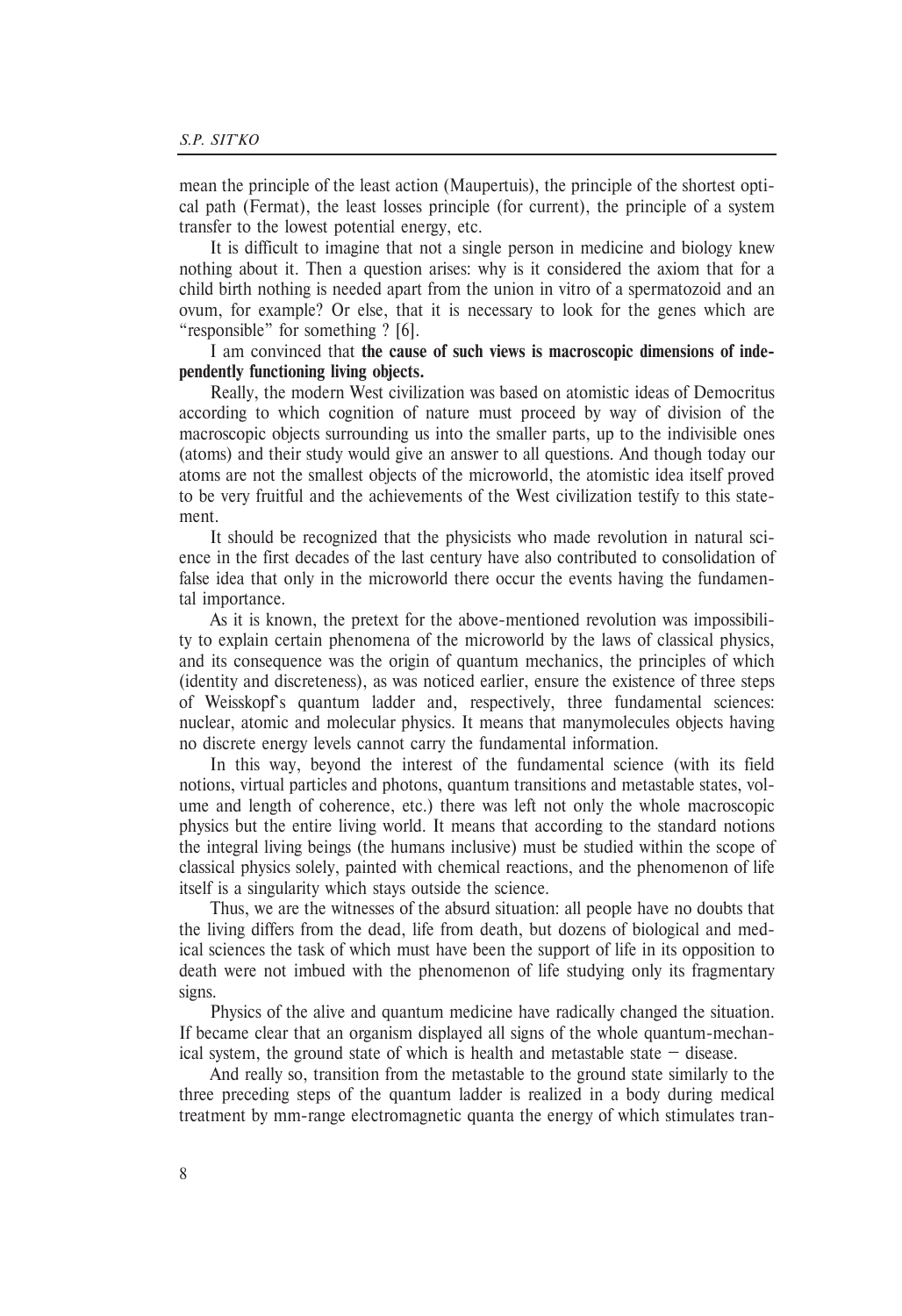

Fig. 1a Organism's ground state (health). Landau–Haken potential  $V(q)=kq^2/2+k_1q^4/4$  (k<0, k<sub>1</sub>>0)

Fig. 1b Organism's metastable state (disease). Deformed Landau – Haken potential. The way out of metastable state is shown (treatment) with use of MRT

sition of the system from metastable state to such an excited state from where a cascade transition into the ground state (health) goes by the selected rules with the higher probability than the return to the metastable state (Fig. 1)

As is generally known [7,8], the basic technology of quantum medicine is microwave resonance therapy (MRT) which makes use of the flows with spectral density  $(10^{-21} - 10^{-20})$  W/Hz·cm<sup>2</sup> in medical practice. This density corresponds to quite a few mm-range quanta.

In this way, the physician of quantum medicine working with superlow flows of mm-range electromagnetic radiation tries to do his best to implement the conditions depicted in Fig. 1b. At one of these "resonance" or therapeutic frequencies, the electromagnetic framework of a human returns to the ground state and as far as the framework is self-consistent with anatomic-morphological structure of a body, so such an approach induces the process of adjustment of the anatomic-morphological structure or the restored framework, i.e. the process of cure starts. Taking into account that the organs and other morphological structures of a body cannot get reconstructed in a moment, there remains probability that with the lapse of time (several hours) the organism will return to metastable state though deformation of potential decreases and the state approaches to the one depicted in Fig. 1a. It should be noted that according to variation of the potential form, therapeutic frequencies may be changed in the following days of treatment, so the resonance "tuning" is necessary at each session. It is easy to notice that in a healthy organism there are no therapeutic frequencies and this fully corresponds to the practice of the MRT application.

Let us return to the question about formation of the coherent field of a body, existence of which in accordance with genome allows to perceive an organism as a whole quantum-mechanical entity.

The investigations showed that the maximal MRT efficiency is observed in those cases when the action of the source of the mm-range electromagnetic radiation is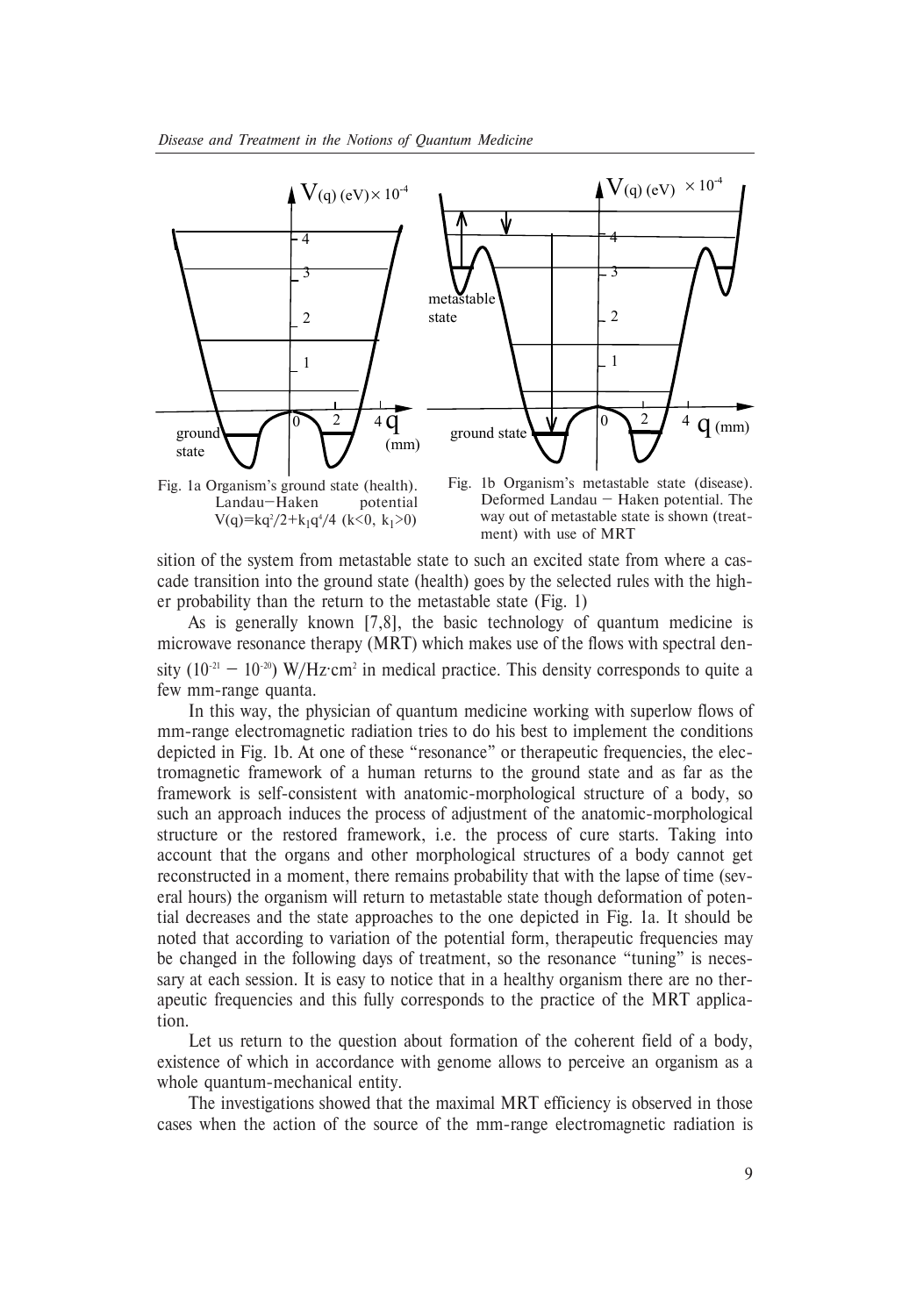directed to biologically active points (BAT) of a body which correspond to acupuncture points, and are located mostly, as it was noticed above, over the external tracks of the channels painted on sculptural images of a man by Chinese men of wisdom more than 5000 years ago.

I have already written that trajectories of the meridians do not have morphological peculiarities, i.e. they cannot be seen by eyes, that is why the West medicine denies their real existence in the belief that their only destination may be to help the physicians-needling therapeutists to find BAP on a human body.

We managed "to see" the channels [9].

They actually exist and really connect the fingertips of hands and legs with the internal organs, but not within a visible range seen by the eyes but just within mmrange of electromagnetic framework, coherent eigenfield of an organism, due to which there exist efficient long-range acting forces of an organism ensuring its quantum-mechanical entirety.

According to the ideas of physics of the alive, formation of a meridian system of a body begins during 14-th week of an embryo development. At this time cartilages harden and are turned into the bones, this is accompanied by spontaneous violation of symmetry at fundamental level: the running waves are reflected from the nails thus forming dynamic interferential picture such as standing waves. This can be observed as a papilar picture at the fingertips of one's hands and legs [10]. The meridian system in the form of dynamic waveguides is formed due to reflection of the running waves from the bones, on the one hand, and, on the other hand, from the inside skin surface in the area of BAPs, positions of which on the surface of skin are defined with the places of falling of the running waves at angle of the complete internal reflection [10]. Stability of the meridian system during functioning of the joints is ensured by the obligatory presence of BAP in the center of flexions of each joint of the limbs.

The measurements carried out with the help of specially designed radiometric system with the level of the inherent noises  $\sim 5.10^{32} \text{W}/\text{Hz} \cdot \text{cm}^2$  [8,11] gave the possibility to obtain the important characteristics of the channels and BAP.

1. The channels have diameter (3x5)mm, at least at the spots of their nearing the surface in acupuncture points.

2. The refraction index inside the channel is the same as in atmosphere, that is n=1, but not 5x6 as in the body outside the channel areas.

3. In case of functional disorders related to the concrete channel, at density of the external flux within the range of  $(10^{-21} - 10^{-20})$  W/Hz·cm<sup>2</sup>, the respective acupuncture point completely absorbs this radiation, that is, the black-body mode is realized with the absence of reflection.

4. With the current density increasing up to  $10^{-19}$ W/Hz·cm<sup>2</sup> and more, the situation changes in a triggering way  $-$  BAP completely reflects the external mm-radiation. (It can be suggested that just in this way life on the planet is preserved under condition of technogenic electromagnetic pollution of the environment within the life range which is, in natural conditions, devoid of the sun effects due to the intensive absorption of mm-range electromagnetic waves by the atmosphere).

The above-stated properties of the channels actually allow to consider them as dynamic waveguides along which light-exitons are running ensuring the coherence of the entire electromagnetic framework of a body [12]. Such an interpretation gives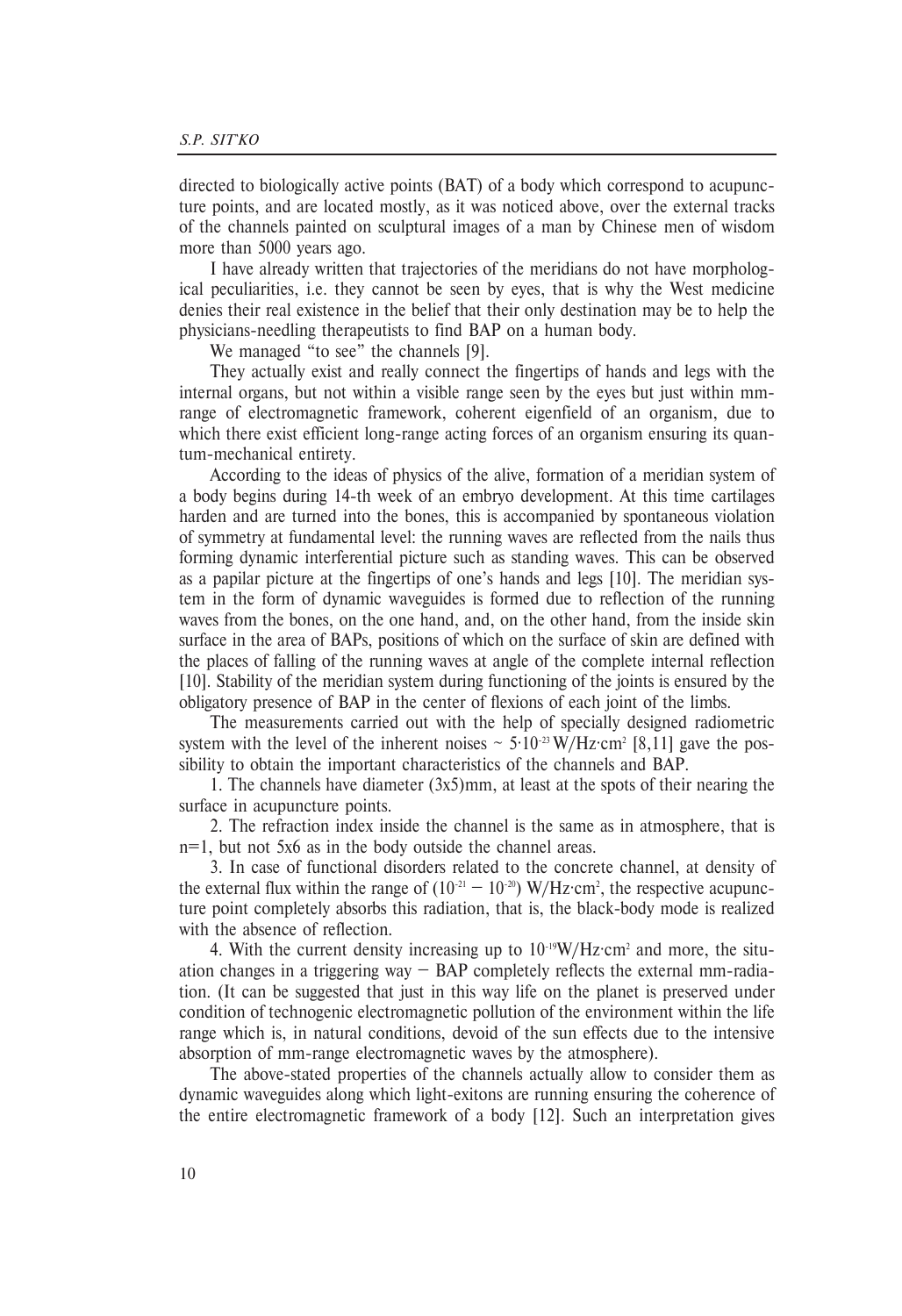good reason to apply the electrodynamics laws in the attempts to understand the peculiarities of the metric scale used in ancient Chinese medicine.

It is known that the distance between acupuncture points along the external tracks of the channels in the ancient Chinese medicine is measured in the specific length unity – *cun*. One *cun* length is different with different people, because it is defined by anatomic characteristics of a particular organism. As a rule, in monographs concerned with acupuncture [5], to determine the *cun* length it is recommended to give due regard for certain anatomic peculiarities of a hand. Generally speaking, one *cun* is approximately the width of a thumb in the plane of a nail in a joint, that is, this value for the grown-up person with common anatomic proportions constitutes approximately 2.5 cm.

Let us turn our attention to the mechanism of formation of the field inside the channel considering the latter as dynamic cylindrical waveguide with diameters  $d=(3 - 5)$  mm and refraction index equal to unity  $(n=1)$ , i.e. the same as in the air.

In the process of the standing wave formation along the waveguide  $(Z)$ , at first the running wave is in motion. Axially symmetric problem is solved in cylindrical coordinates (p, z). Write down the wave equation:

$$
\nabla^2 E - 1/c^2 \cdot \partial^2 E / \partial t^2 = 0
$$
 (1)

Its solutinn will be found as:

$$
E = E_0 \cdot j_0 (k_\rho \cdot \rho) \cdot \exp(j(\omega t - k_z z))
$$
\n(2)

where  $k$  and  $k_z$  are components of a wave vector in channel-waveguide along radius R and channel waveguide *z*, respectively, and  $j<sub>0</sub>$  (*k*) is cylindrical Bessel function of the first degree of zero order (Fig. 3). Let us use the first root approximation:  $k_p \cdot \rho_o = 2.4$ .

Taking into account that Bessel function is eigenfunction of Laplace equation, after substitution of (2) into (1) we obtain:

$$
-k_{\rho}^{2} - k_{z}^{2} + \omega^{2}/c^{2} = 0
$$
\n(3)

$$
k_z = \sqrt{(\omega/c)^2 - k_\rho^2}
$$
 (4)

$$
k_z = \sqrt{(\omega/c)^2 - (2.4/\rho_0)^2}
$$
 (5)





Fig.2 Scheme of the channel as dynamic waveguide  $r_0 = d/2$ 

Fig.3 Cylindrical Bessel function of the first degree of zero order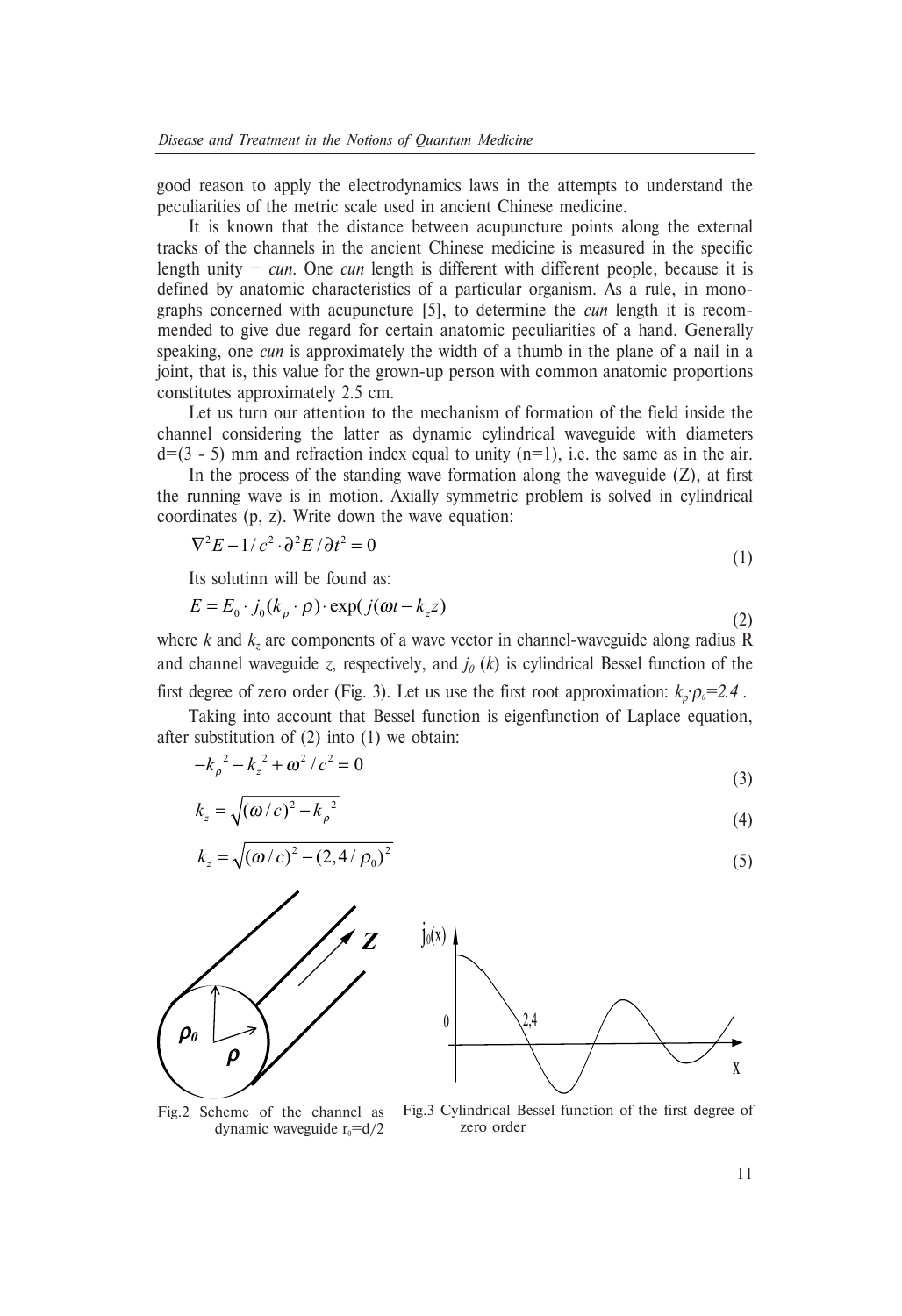where  $\lambda_0$  – is wave length in atmosphere,  $\omega/c = k = 2\pi/\lambda_0$  – is wave vector *k* in atmosphere. By definition:  $k_z = 2\pi/\lambda_z$ , where  $\lambda_z$  – is wave length in a waveguide. Hence:  $\lambda_2 = \lambda_0 / [1 - (\lambda_0 / 1, 3 \cdot d)^2]$  $\frac{1}{2}$ . (6)

For  $\lambda_0 = (5 - 6)$  mm,  $\lambda_7 = (5 - 6)$  cm

In a standing wave formation, the distance between the maxima(and minima) equals the half of the wave length, i.e.  $(2.5 - 3)$ cm.

Certainly, the values of  $\lambda_z$  given by formula (6) are very sensitive to the relation  $\lambda_0/d$ . But formation and support of the meridian proper in a body, in accordance with genome, represents a self-consistent process when depending on the state of an organism, the meridian diameter d *cun* "breath" by fractions of millimeter, preserving constant distance in *cun* between atomic-morphological structures; if we take into consideration the internal tracks of the channel, then, perhaps, it controls also the structure and form of the internal organs.

In this way, besides anatomic-morphological structures of a body which we can see by eyes, there exists (actually exists, because it can be measured [11]) something that it is impossible to see  $-$  the so-called electromagnetic framework of a man or, to be more exact in scientific sense, the coherent eigenfield of a human in mm-range of electromagnetic waves. This field is formed owing to electromagnetic activity of each cell of a body, but having been formed, it coordinates, synchronizes and directs the functioning of each organ, each structure of a body in a mother's womb and after the child birth during the whole life. Taking into account that genome of each somatic cell of a particular organism is the same, so just by way of formation and functioning of this coherent field, this electromagnetic framework, the genome is realized but not, as it was believed earlier, exclusively by way of chemical transformations within the cells (by cell division and proteins generation).

Apart from maintaining the organism's growth, these processes (DNA replication, RNA transcription, protein translation, etc.) are also realized for the vital requirements, i.e. for the case when an organism's coherent field does not match its anatomic- morphological structure. This happens in two cases.

The first case is related to the situation when the external factors (blows, falls, injury, etc.) break an organism's morphological structure and form mismatch between electromagnetic framework and its realization in a particular spot (for example, in a wound).

The second case is realized in the situation when under some extremely strong external stimuli, the coherent field gets deformed. It no longer correspods to the genome and gradually imposes its deformation to the anatomic- morphological structure which cannot be removed by the methods of medicamental therapy. In this way chronical diseases arise.

The stated approach gives us the new attitude to solution of many well-known problems of biology. By way of example, let us consider two of them: the "garbage genes" problem and the wounds healing problem.

Existence of nearly 98% genes as if not participating in the hereditary information transfer is considered as one of the most painful paradoxes at the modern stage of biology development. This problem does not exist for Physics of the Alive, since it considers that all 100% of the genome's genes participate in formation of a body's coherent eigenfield in mm-range of electromagnetic waves (the electromagnetic framework). In conformity with the quantum mechanics laws, the potential wells of Landau-Haken type along the meridians which at this approach are considered as Poincare`s limit cycle, are filled with the energy levels. Transitions between these levels, in accordance with selection rules, form the spectrum of characteristic eigenfrequencies of a particular organism. The genome's hereditary information is retranslated just in this spectrum. It is (the spectrum) the universal passport of an organism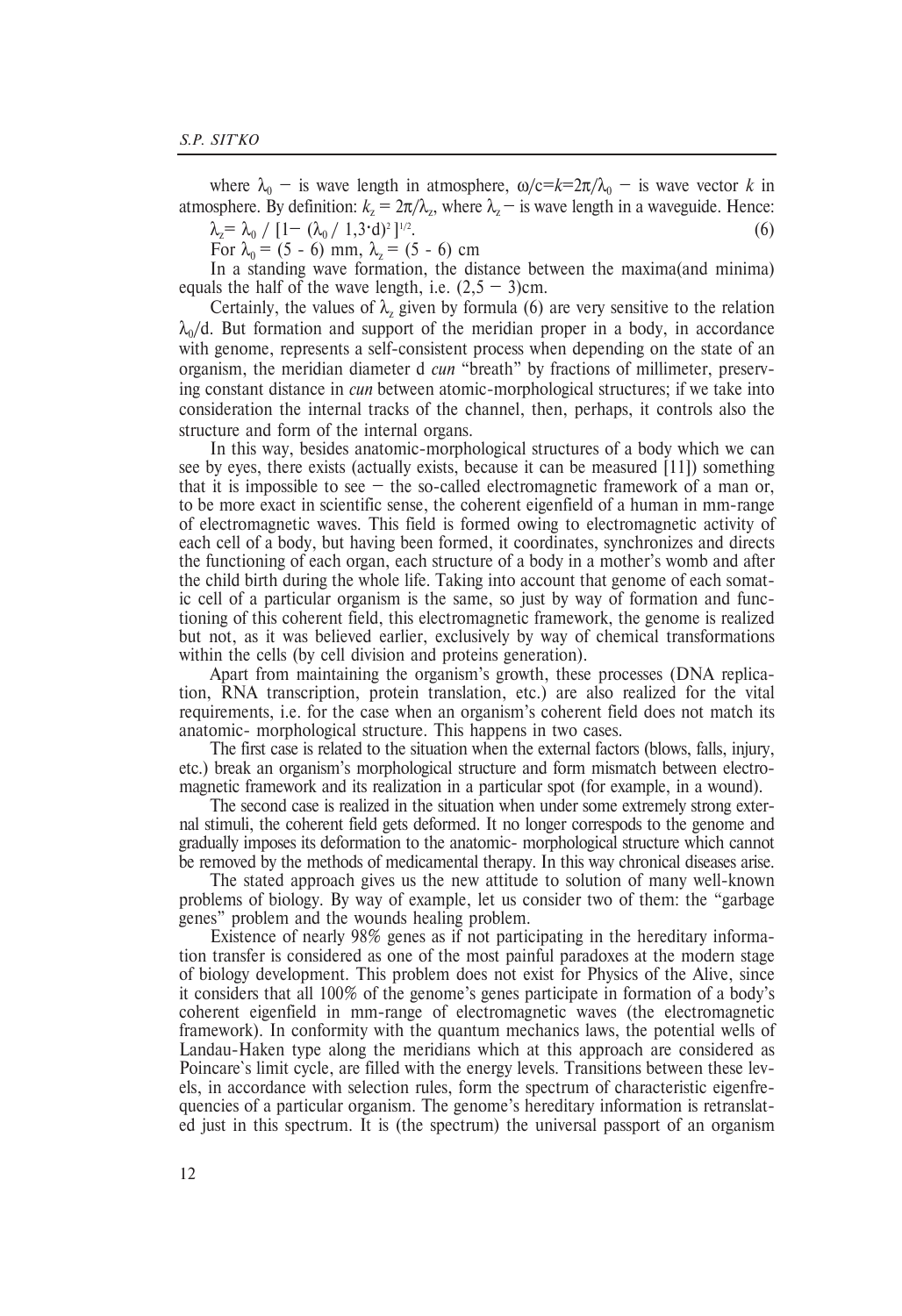and, as mentioned before, it is visualized in the form of papilar patterns on the soft flesh of fingers of hands and legs, which are (proceeding from positions of physics of the alive) nothing else but the dynamic interferential images (on concave screens) of the direct and reflected from the nails eigen-waves of an organism [10].

In a healthy organism whose quantum system is devoid of metastable states, the electromagnetic framework is self-consistent with anatomic- morphological structure. For maintaining of such a state, biochemical mechanisms of cell division and protein generation must switch on from time to time and in the definite spots of an organism, namely, in those where between the structure of a coherent field and its morphological realizations mismatch begins to exceed the definite threshold. This happens in the situations when even in natural conditions, life time of certain cells or tissues is restricted, for example, for epithelium tissues or erythrocytes. Let us remind that life time of the human erythrocytes constitutes 120 days and nearly 2.5 mln of them dies and is generated again in a spleen and liver each second. For constant maintenance of these processes, the coherent field of an organism actually utilizes only very insignificant portion of the genome.

Quite a different picture must be realized during embryonal development (morphogenesis, forms creativity) and in post-natal period, in case of the damages of electromagnetic framework or inguries of anatomic-morphological structure of an organism. In all these situations, much greater part of the genome, up to one hundred percent\*, proves to be effectively actuated depending on the specific conditions in the chain "genome-coherent eigenfield-anatomic-morphological structure".

By way of example, consider a prosaic situation which can take place with everyone. You have cut a finger. Why the wound is healing? Why just that kind of tissue is formed which is required and in the quantity that is required and in such a way that if the cut is not very deep, then in some days it will disappear?

Despite the seeming simplicity of these questions, the answers to them are related with solution of one of the fundamental problems of biology – the problem of morphogenesis, form creativity and differentiation of tissues. Within the boundaries of classical biology and linear physics, there were no answers to these questions, moreover, it was unclear how to get closer to their solution.

At the late years of the past century when the revolution in natural sciences has taken place, the situation changed. It was due to recognition of the importance of non-linearity and openness in formation of stable self-organized systems far from thermodynamic equilibrium. That is, the conditions of local entropy decrease became clear. Implementation of these ideas resulted in origin of two new sciences: synergetics and theory of dissipative structures.

Undoubtedly, B.M. Belintsev [13] was the one who applied the means of self-organization theory for development of the foundations of biological formativity and solution of the related problems in the most professional and fruitful way. Unfotunately, he remained within a chemical paradigm; he believed that the carrier of long-range forces were the so-called morphogenes, chemical substances formed by some elements of future organism during form creativity and absorbed by the others.

\* The real situation is much more complex. I understood this, preparing for publication the unpublished proceedings of my father, Prof. Sit'ko Panteleimon Onufrievich, Doctor of biological sciences, genetics scientist, on occasion of his 100 years birthday anniversary (1906). To all appearances, he was the first to pay attention to so-called polygenomity of heredity, i.e. that there should be inherited not only the genome connected to DNA, but also division mechanisms (among them occurrence of division spindle, ensuring divergence of chromosomes in mitosis and meiosis), formation and functioning of mitochondria as energetic pool of cells, etc. So the development of exclusively chromosome heredity theory is of rather fragmentary, initial character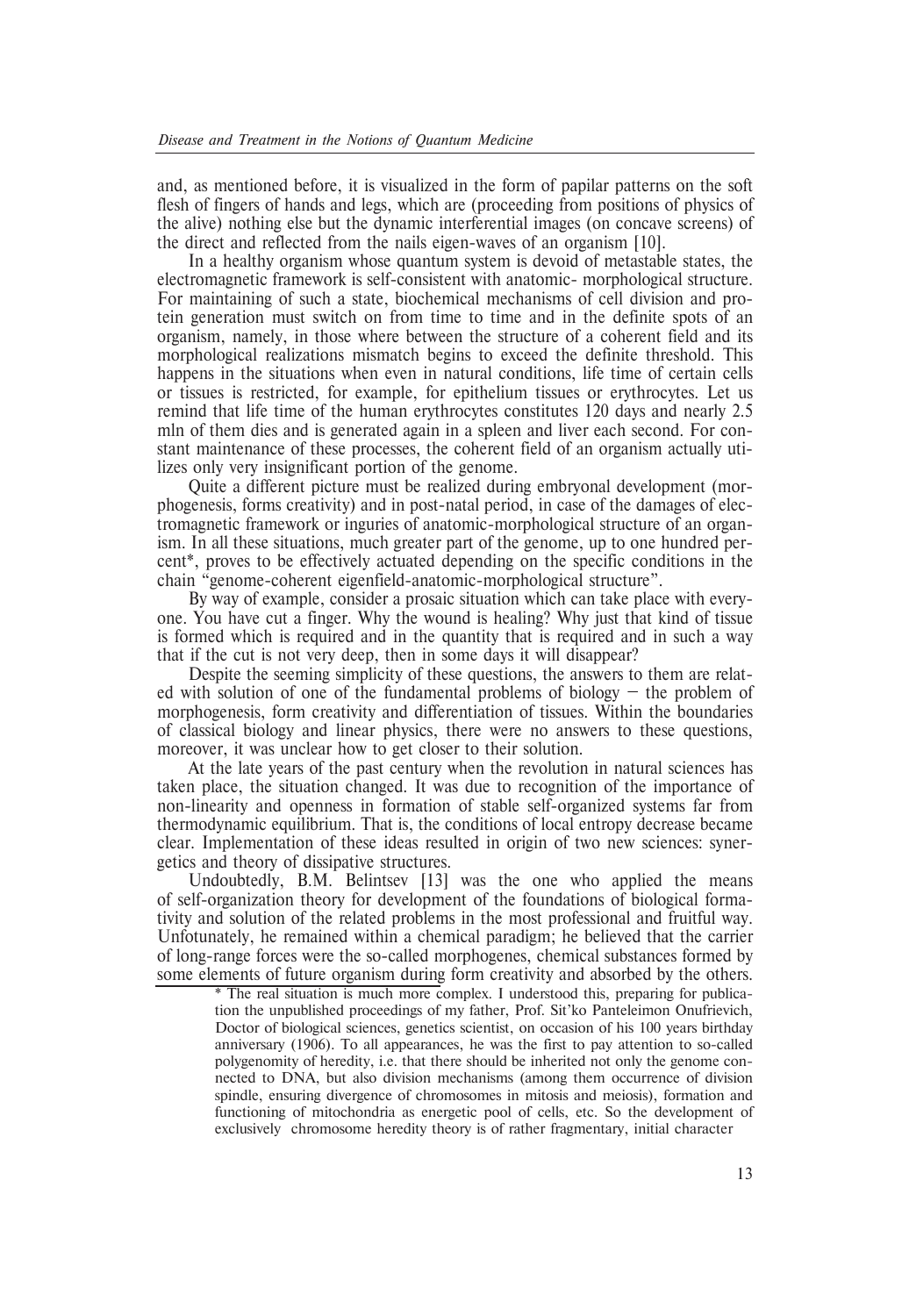This approach did not allow him to make a step towards understanding of the living as the whole quantum-mechanical entity which is situated at the fourth step of a quantum ladder when self-consistent potential is formed in accordance with genome as coherent eigenfield of a body within millimeter range of electromagnetic waves. Just this definition lies at the basis of physics of the alive.

From these positions the phenomenon of healing of the injuried (cut) finger finds its **schematic explanation**. In the wound area a certain number of cells were destroyed, but electromagnetic framework - coherent eigenfield of an organism remained, since it was created by billions and billions cells of an organism carrying the same hereditary information. The mismatch between the structure of a coherent field of a body (realized owing to the spectrum of its characteristic eigenfrequencies and which describes by the universal electromagnetic language all the details of a body structure and its functioning) and the deformed morphology at the injuried spot initiates the standard and well-known mechanisms of cells division and generation of the particular proteins just at the injuried spot (DNA replication, RNA transcription, the proteins translation). These processes must proceed under control of the electromagnetic framework until the mismatch between a framework (which gives what is necessary) and morphological structure at the injuried spot becomes less than sensitivity threshold of the system realizing this mechanism of communication.

The expression "schematic explanation" was underlined earlier because I do not actually have a claim on description of the details of formative mechanisms. It is just a scheme as yet but the real scheme based on the modern scientific ideas [3,9-25], medical-biological and physical measurements [26-31], the impressive clinical results [32-41] obtained during 20 years in the process of curing of hundreds of thousands of patients in many countries of the world.

So I hope that the above-stated, the new in principle, ideas about the nature of life which form physics of the alive and quantum medicine, will enable biology (and medicine as well) to overcome the prejudice the historical roots of which I described in this paper and which essentially hamper the development of the relevant sciences. I hope as well that planning of the further research in biology and medicine will be carried out with due regard for the stated above.

We discussed the process of healing, that is self-cure. But what can be done if the disease becomes chronical and is not cured by itself, or with the efforts of surgery and medicamental therapy. It was mentioned that this corresponds to the situation of disorder (deformation) of the electromagnetic framework itself\*. Quantum medicine (and, respectively, its basic technology – microwave resonance therapy, MRT) are aimed at restoration of electromagnetic framework of a human. The patented technologies of diagnostics and quantum medicine therapy [42] allow for determining of disorders in these or that channels and for eliminating them.

As a rule, the course of treatment consists of  $10^{-12}$  sessions, 45-70 minutes each. During this time the metastable state of the framework decreases so much that not a single self-organization level can be formed here. In other words, the framework of an organism is constantly in the ground potential well.

The express-diagnostics methods [29,30,33,40] used by us, permit us to monitor the dynamics of treatment and to make the adequate corrections, if necessary.

<sup>\*</sup> I have no answer to the question why this occurs. The most natural is to suppose that the reason consists in the presence of strong external influence: blows, falls, operations, leaving the scars on a body through which the channels cannot pass [9], supercooling, starvation, stresses. However, under the same conditions in other cases, the framework is not disturbed, and the criterion for distinguishing of these conditions is not clear to me as yet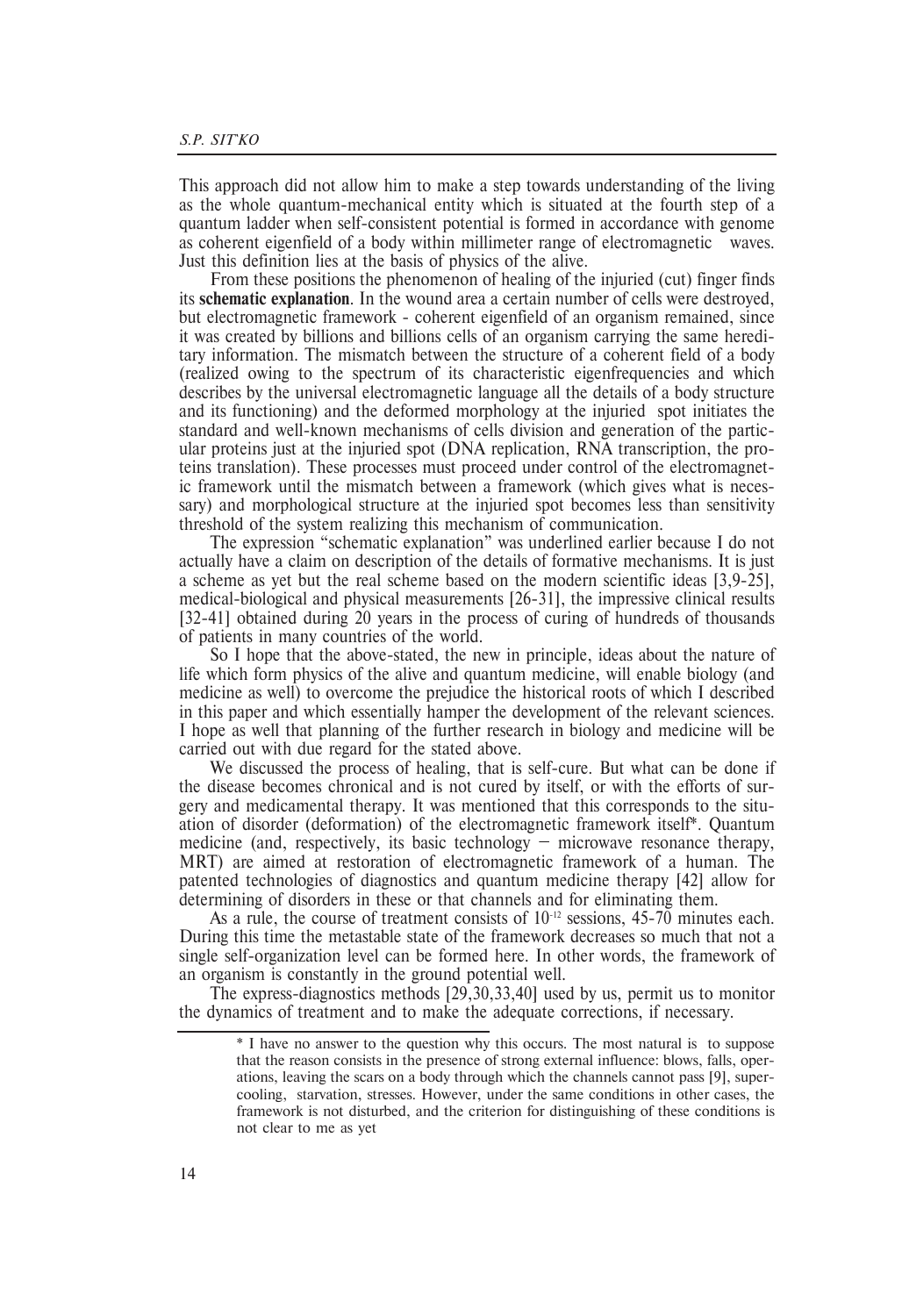The most impressive (even fantastic from the point of view of the West medicamental therapy) results are observed at the first session. At the moment of resonance which ensures returning of quantum system from metastable state to the ground state, the patient feels that his pain disappears practically instantly, the feeling of lightness, of imponderability, complete delight arises, in the closed eyes there appear dark blue, light blue, violet, green colours or bright white radiance.

Let me remind that MRT is monotherepy, i.e. its application envisages the complete rejection of any drugs or medicaments several days before the first session. Thus our patients pass to the new, non-chemical medicine.

It is important or underline that the procedures of BAP stimulation are realized by the powers carrying a few quanta  $(10^{-21}-10^{-20})$  W/Hz $\cdot$ cm<sup>2</sup>. The points of action are located, as a rule, in a distal way, on fingertips of hands and legs, sometimes in other places. To apply stimuli directly to the wound or painful area is prohibited categorically. The first and very important MRT rule is formulated as: never exert influence upon a focus of a disease.

It was found that subjective sensations of a patient are more reliable and efficient method of "tuning" to resonance. The thing is that human sensations have been formed as a result of action of millions of self-consistent structures of an organism, which ensure its functioning. The most reliable value herewith is the painful sensation. Adjustment to resonance aimed at removing the pain proved to be the important and obligatory prerequisite of successful treatment. The modern quantum medicine technologies (Sit'ko – MRT) ensure practically complete removing of pain even in case of the grave oncological patients when anesthetic drugs fail to help.

Unfortunately, this does not mean that in all cases of rendering help to very grave and "incurable" patients , we can save them from their disease and also from the consequences of their treatment by well-recognized methods of the West medicine: surgical operations, chemical therapy, irradiation. But almost always we manage to improve their quality of life: to prolong it maximally without taking drugs and other chemical preparations; to remove the pain allowing the patient to keep his dignity and to associate with his relatives and fellow men up to the last day. In this way, the objective reasons for discussion about euthanasia disappear.

As the treatment proceeds, and the depth of metastable well of an organism's self-consistent potential dereases, the probability of an organism's residence in this well also decreases, the averaged sensations during the session become less acute. In case of the complex potential restoration which corresponds to the healthy organism criterion according to our ideas, the "resonance sensations" disappear, which gives the reason to speak about experimental definition of a healthy person as such who does not respond in any way to the external mm-range electromagnetic radiation of superlow intensity.

As we see, even the first steps of the new sciences – physics of the alive and quantum medicine, based on the comprehension that life is the fourth fundamental level of quantum organization of nature, make it possible to approach the solution of global problems of biology and medicine in a new way. So it is a natural hope that practical medicine would take into account, as soon as possible, the new ideas about the nature of life and basing on these positions it would reconsider the available treatment technologies in order that the declared slogan: medicine of the third millenni $um - "Life without pain" would have been realized in the forthcoming ten years.$ 

To conclude the paper I would like to pay attention to philosophical aspect of the physics of the alive concepts.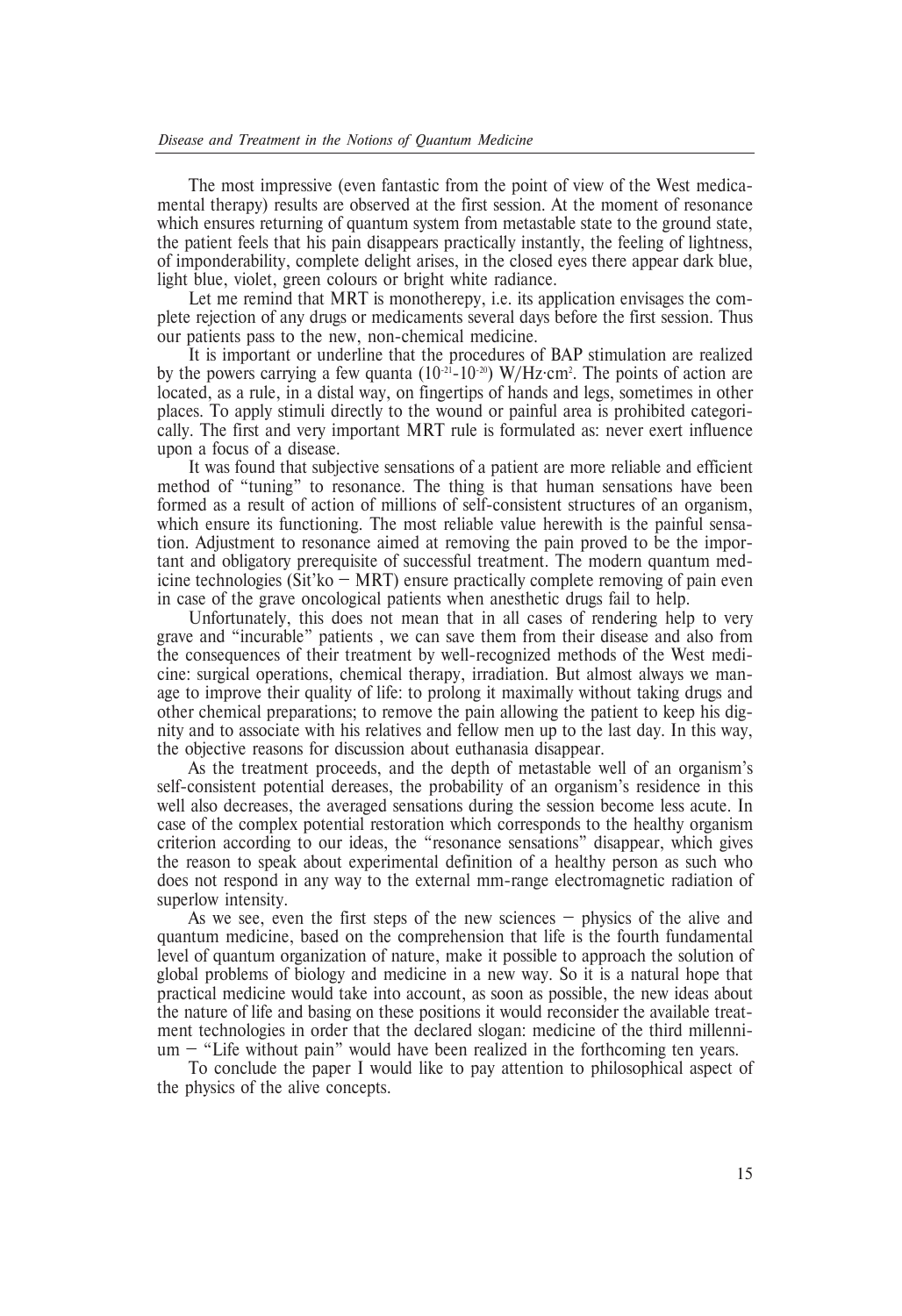I have underlined more than once that all the living beings are macroscopic quantum-mechanical entities which obey the laws of quantum mechanics (beginning with its principles).

At the same time we get used to treat ourselves and other living beings surrounding us (people, dogs, cats, birds, etc.) as the common macroscopic entities which obey the laws of classical mechanics. According to these laws, we are moving, the forces of gravitation and inertia affect us, in a free state we are positioned with the minimum of the potential energy, our extremities and jaw bones work by the law of levers. Moreover, millions of chemical reactions in a body structures take place in accordance with the laws of chemical transformations, just those, which can be observed and re-created outside a body. And what is the living organism – the quantum-mechanical entity, the object of classical mechanics or the extremely complex computer which defines the sequence of chemical transformations, generation of the adequate ingredients, etc.?

The first, the second and the third, all at once. And something else above it. Under the words "something else above it" I imply "the special point" around which there occur the events inside a mother's womb related to formation of the electromagnetic framework. From mathematical viewpoint this corresponds to Poincare solution of nonlinear differential equations as the limit cycles on the phase plane. During embryonal period and further on, during the whole life, there have been developed and sustained synergetic scenarios [43] which are called the dissipative structures hierarchies. And at different intersections of the cognition planes, they characterize the living as a whole quantum entity as well as a complex computerized factory and also as an object of classical mechanics.

"The special point" is and, I am convinced, will always be beyond the cognitive possibilities of science. Mechanical and chemical aspects of life are studied by the existing medical-biological sciences. Physics of the Alive and Quantum Medicine investigate the fundamental quantum-mechanical level of the living.

### ХВОРОРБА І ЛІКУВАННЯ В УЯВЛЕННЯХ КВАНТОВОЇ МЕДИЦИНИ

### С.П. СІТЬКО

Квантова медицина є медичним застосуванням нових уявлень про природу життя, які дає фізика живого. Згідно з цими уявленнями кожний живий об'єкт, що функціонує самостійно, перебуває на четвертому щаблі квантових сходів природи, тобто є цілісною макроскопічною квантово-механічною структурою. У цьому підході "здоровий організм" асоціюється з основним станом живого у своїй потенційній ямі, а стан хвороби розглядається як метастабільний стан. Стандартне резонансне повернення із метастабільного стану в основний, як це відбувається на трьох інших щаблях квантових сходів (ядерному, атомному та молекулярному) відповідає лікуванню технологіями мікрохвильової резонансної терапії (МРТ).

### **БОЛЕЗНЬ И ЛЕЧЕНИЕ В ПРЕДСТАВЛЕНИЯХ КВАНТОВОЙ МЕДИЦИНЫ**

#### С.П.СИТЬКО

Квантовая медицина является медицинским приложением новых представлений о природе жизни, которые даются физикой живого. В соответствии с этими представлениями каждый самостоятельно функционирующий живой объект находится на четвертой ступени квантовой лестницы природы, то есть является целостной квантово-механической структурой. В этом подходе "здоровый организм" ассоциируется с основным состоянием живого в своей потенциальной яме, а состояние болезни рассматривается как метастабильное состояние. Стандартное резонансное возвращение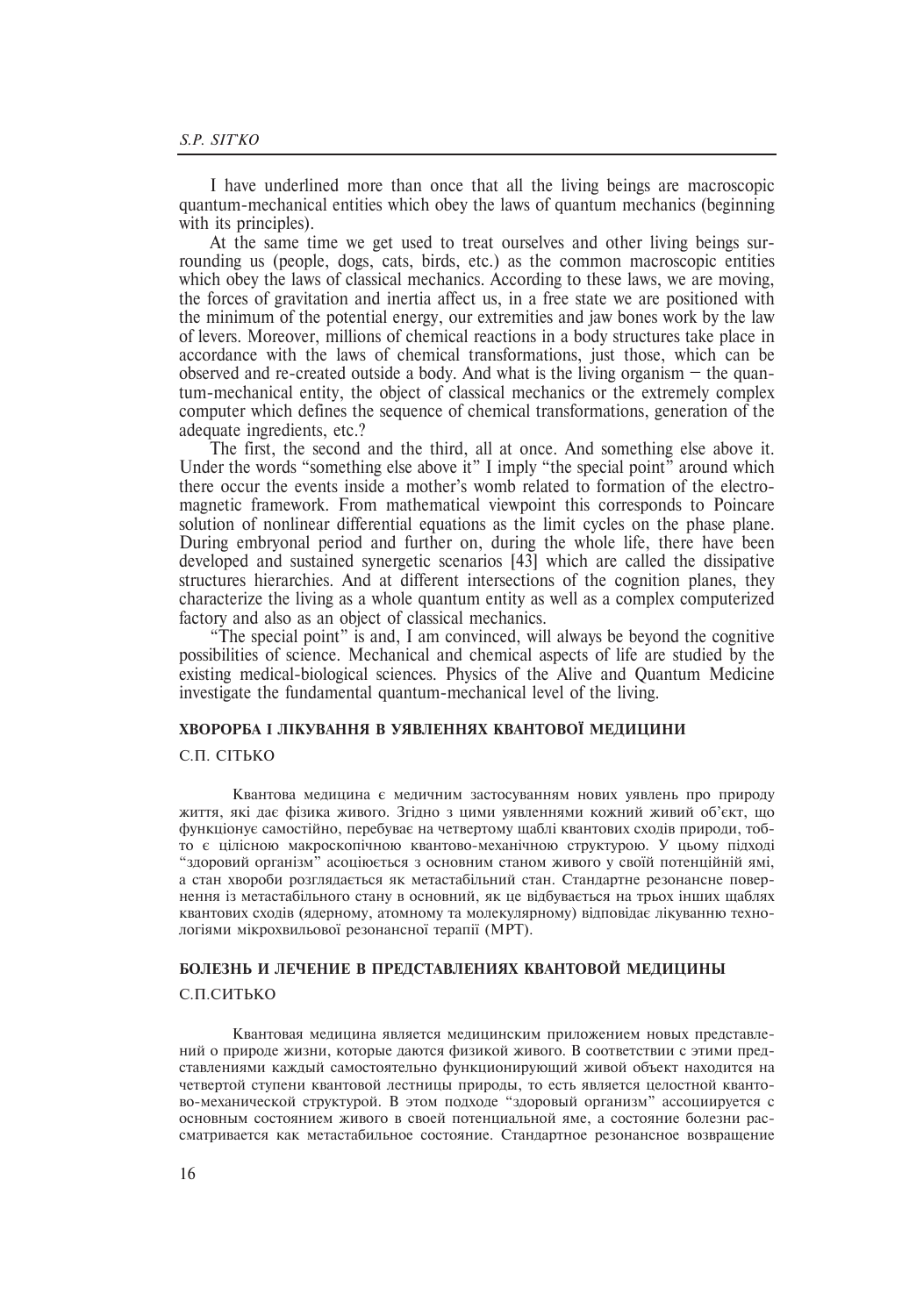из метастабильного состояния в основное, которое реализуется на трёх предыдущих ступенях квантовой лестницы (ядерной, атомной и молекулярной), соответствует лечению технологиями микроволновой резонансной терапии (МРТ).

#### **REFERENCES**

- 1. *Андреєв Є.О., Білий М.І., Сітько С.П.* Проявлення власних характеристичних частот організму людини. Доп. АН УРСР. Сер Б − 1984 - №10, с. $56 - 59$ .
- 2. *Victor F. Weisskopf:* Physics in the Twentieth Century: Selected Esseys; The MIT Press, Cambridge, Massachusetts, and London, England, 1972. (Russian translation: *B. Bauскопф*: Физика в двадцатом столетии. Москва, Атомиздат, 1977, с.267 (с.46 – 53)
- 3. *Herbert Frohlich* (Ed.): Biological Coherence and Response to External Stimuli. Springer - Verlag, Berlin, Heidelberg, New York, London, Paris, Tokyo; 1988 (p.268)
- 4. *Mitchell P*. Chemiosmotic Coupling and Energy Transduction, 1968.
- *Табеева Д.М.* Руководство по иглорефлексотерапии Москва: Медицина, 1980.
- 6. Сітько С.П. " Ген, відповідальний за... ." антропоморфізм чи данина примітивізму? Physics of the Alive (Фізика живого) v.11,  $N\ge 1$ , 2003; с.5 – 8.
- 7. *Сітько С.П., Мкртчян А.Н.* Введение в квантовую медицину Киев, "Паттерн" 1994 c.146 (*Sit'ko S.P., Martchian A.N.* Introduction to Quantum Medicine, Kiev "Pattern" 1994, p.127.)
- 8. *Ситько С.П., Скрипник Ю.А., Яненко А.Ф.* Аппаратурное обеспечение современных технологий квантовой медицины, Киев, "ФАДА, ЛТД", 1999, с.200.
- 9. *Sit`ko S.P., Andreev E.A., Dobronravova I.S*. The Whole as a Result of Self Organization "Journal of Biological Physics, v.16 (1988)  $p.71 - 73$ .
- 10. *Sit`ko S.P., Gizko V.V.* Towards a Quantum Physics of the Living State, Journal of Biological Physics, v.18,  $\mathbb{N}$ <sup>1</sup> (1991), p.1 – 10.
- 11. Physics of the Alive (Фізика живого) v.6 №1(1998), увесь том.
- 12. *Sit`ko S.P., Tsviliy V.P.* Electrodynamic Model of the Human Organism`s Electromagnetic Frame Physics of the Alive v.5,  $\mathbb{N}$  1 (1997), p.5 – 8.
- 13. *Белинцев Б.Н.* Физические основы биологического формообразования; Москва "Наука", Главная редакция физ.мат.литературы, 1991, с.252.
- 14. *Chaly A.V.* Non–Equilibrium Phase Transitions in Living Systems Affected by Low–Intensive Microwave Radiation // Physics of the Alive, v.1,  $\mathbb{N}$  (1993) p.81 – 92.
- 15. *Chaly A.V., Dobronravova I. S., Sit`ko S.P.* Synergetics and Phase Transitions: Mounting the Quantum Ladder of Nature, // Physics of the Alive, v.2,  $\mathbb{N}1$  (1994), p.5 – 11.
- 16. *Sit`ko S.P.,Tsvitiy V. P.*, "Space Time Structures" of Synergetics in Physical Terms of Quantum Mechanics, // Physics of the Alive, v.7,  $\mathbb{N}$  (1999), p.5 – 11.
- 17. *Ermakov V. N., Ponezha E.A.*, Modeling of Microwave Radiation Action on Alive Systems by Nonlinear Resonant Tunneling, // Physics of the Alive, v.10,  $\mathbb{N}$  1 (2002), p.  $16 - 25$ .
- 18. *Brizhik L.* Davydov Solitons and Physics of the Alive, // Physics of the Alive, v.10,  $\mathbb{N}^2$  (2002), p.6 – 30.
- 19. *Serikov A.A.* On the Role of Molecular Ensembles in Primary Reception of Microwave Radiation by Biosystem, // Physics of the Alive, v.1,  $\mathbb{N}$ 21 (1993) p.62 – 71.
- 20. Лисиця М.Н., Сітько С.П., Ще одна загадка реліктового випромінювання? // Укр. фіз. журнал т.39, №9,10 (1994) с.973 – 975.
- 21. *Alipov Le.D. Belyaev I Ya et al*. Experimental Justification for Generality of Resonant Response of Procaryotic end Eucaryotic Cells to Mm Waves of Superlow Intensity // Physics of the Alive, v.1,  $\mathbb{N}^2$  (1993), p. 72 – 80.
- 22. Сітько С.П., Сугаков В.П. Роль спінових станів білкових молекул // Доповіді AH УРСР серія А,  $N<sub>2</sub>6$  (1984), ст.63 – 64.
- 23. *Sit`ko S.P.,* The Physical Sense of Schrodinger Equation in the Context of the Synergetics Conception, // Dopovidi AN Ukraine, 10 (1993), p.98 – 101.
- 24. *Sit`ko Sergiy P.,* Life as a Fourth level of Quantum Organization of Nature // Proceeding of the International Workshop: Energy and Information Transfer in Biological Systems – Acireale, Catania, Italy,  $18 - 22$  September 2002, World Scientific, New Jersey – London – Singapore – Hong Kong, p.358 (p.293-307).